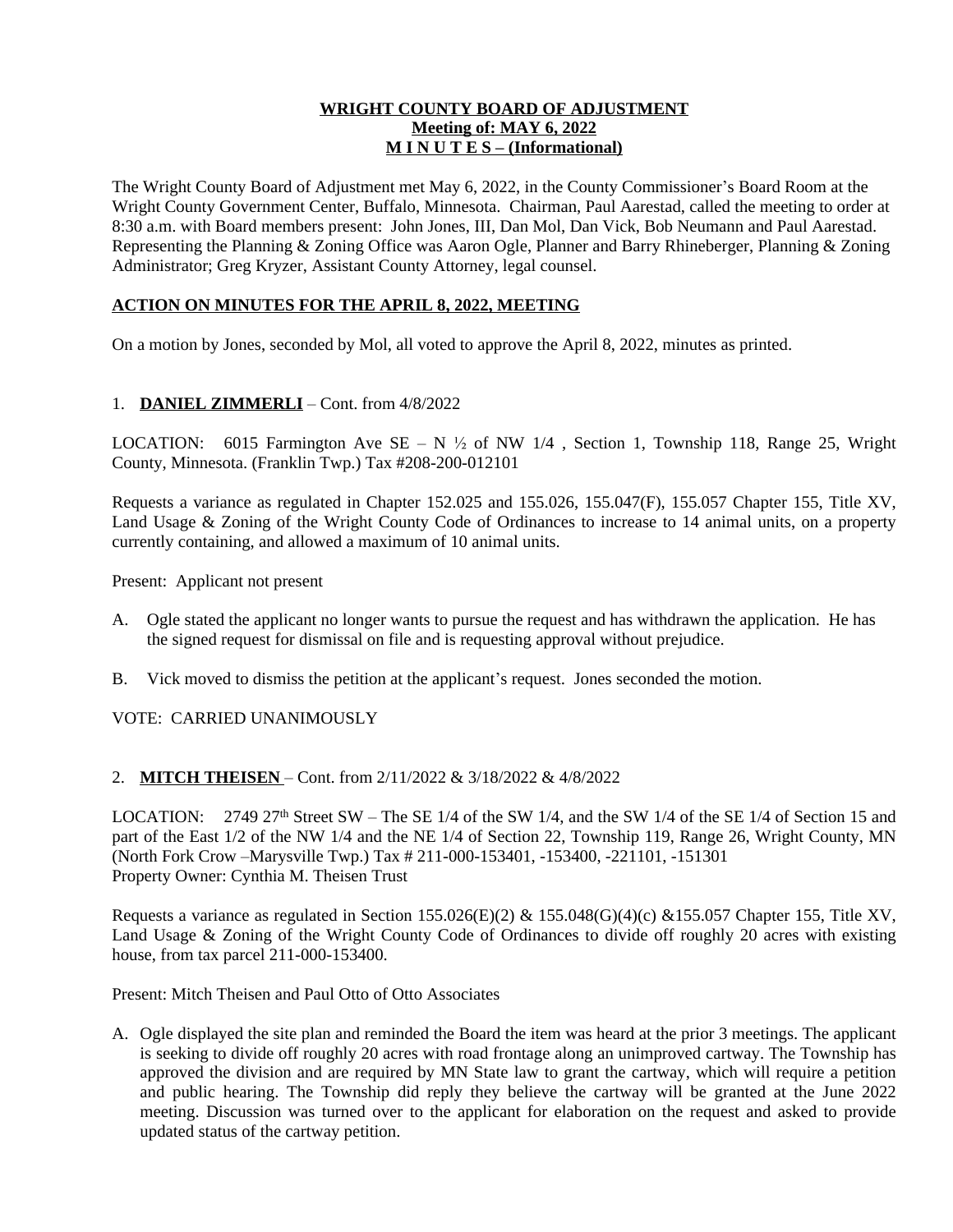- B. Theisen initially the Township was unsure how to move forward with the cartway. The last Township meeting their Attorney was present and explained the process. He stated that it is not a difficult process but does take roughly 30-60 days. Feels there is very little risk of the cartway not being approved.
- C. Otto asked the board to approve contingent on the cartway being approved. Mr. Theisen does realize nothing can be filed or moved on until the Township finishes the cartway approval.
- D. Rhineberger the cartway adoption is a procedural thing. The Township did say they will adopt the cartway resolution.
- E. Mol having been on a Town Board, agrees that this is procedural item that does take time. No neighbors have made comment against the request. Aware of what is happening at the site with the request and can see moving forward with a contingent condition added to the motion. Vick – agrees with statements. Jones – concurs with fellow members comments.
- F. Neumann this discussion has been going on for several months, has no additional comment.
- G. Aarestad agrees with the comments from other members.
- H. Motion made by Vick to approve the request to divide off roughly 20 acres with the existing house, from tax parcel #211-000-153400. Contingent upon the adoption and recording of the cartway resolution from Marysville Township. Subject to survey and deed restriction. Seconded by Jones.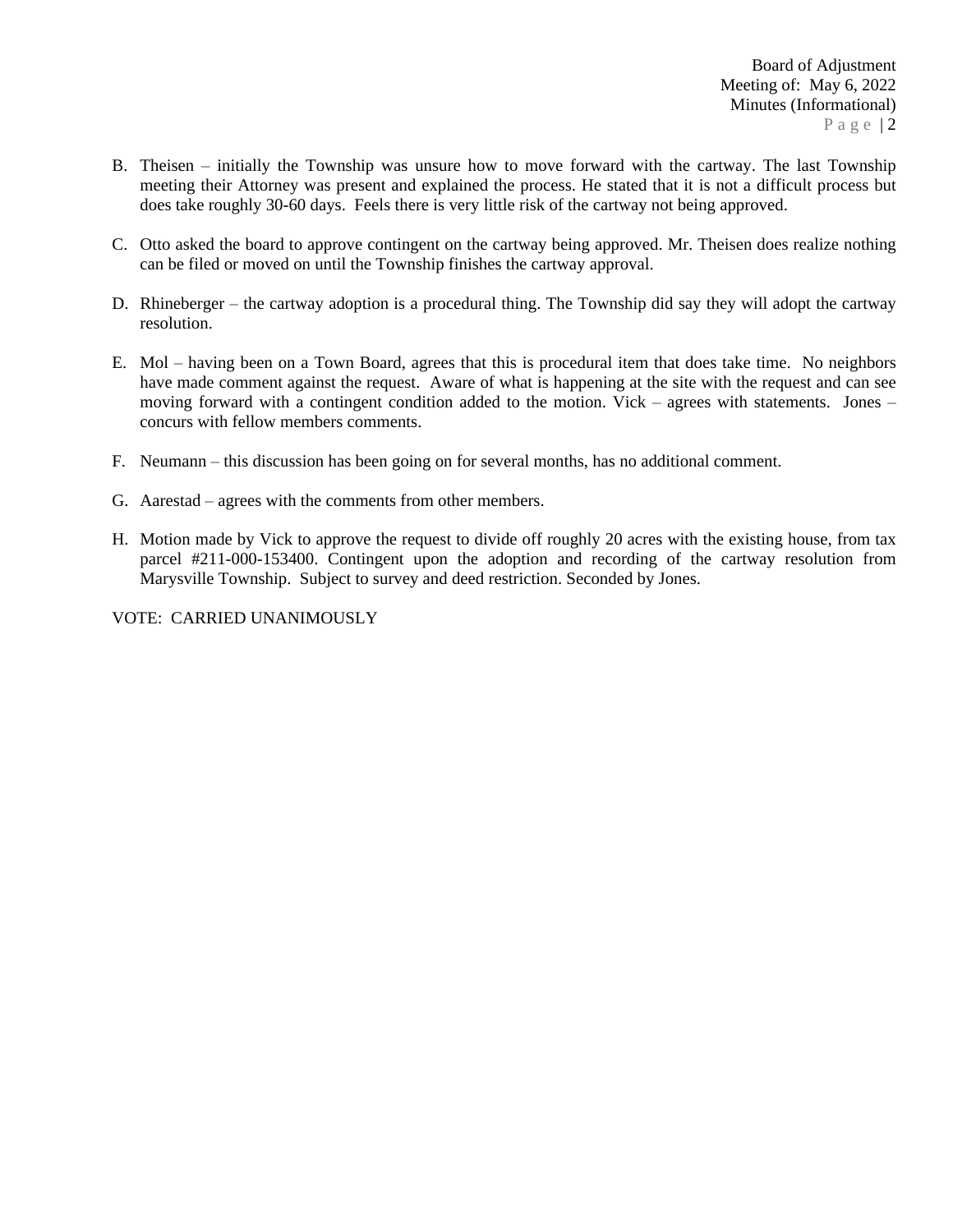## 3. **MITCH THEISEN** – Cont. from 3/18/2022 & 4/8/2022

LOCATION: 2749 27<sup>th</sup> Street SW – The SE 1/4 of the SW 1/4, and the SW 1/4 of the SE 1/4 of Section 15, Tax # 211-000-153400, and the NE 1/4 of the NW 1/4, and the NW 1/4 of the NE 1/4 of Section 22, Tax #211-000- 221101, Township 119, Range 26, Wright County, MN (North Fork Crow –Marysville Twp.). Property Owner: Cynthia M. Theisen Trust

Requests a variance as regulated in Section 155.026(E)(2), 155.048, 155.057(D)(1) & 155.057 (E)(2)(a), Chapter 155, of Title XV, Land Usage & Zoning of the Wright County Code of Ordinances to build a new dwelling 170.2' and pool 141.2' from the Ordinary Highwater Mark of a Transition River.

Present: Mitch Theisen and Paul Otto of Otto Associates

- A. Ogle displayed the revised site plan and reviewed the request. New proposal shows the home at 175 ft. from the river and the pool moved back to 152 ft. from the river. The original request had the home at 170.2 ft. and the pool at 141.2 ft. with a river setback of 200 ft. The Township did approve the setbacks on the original proposal. The existing mining operation was conducted about 250 ft. from the North Fork Crow River. Over the past 16 years the river has eroded the bank directly south of the proposed home site.
- B. Otto based on the last conversation the pool was reconfigured and gained 10 ft. from the river. The home was slightly twisted as far as could be done, without sending it over the edge. With gutters and drain tiles the water will be directed to run north and into the old mine. Reminder that the hardship and justification for the variance is the river moving and the location of the mining operation. Understand that the property owner did create the mine, but planning was done for the house location and the river moved. If a normal river the setback would be 150 ft. and the setbacks would be met. With this type of river, the DNR requirement is 200 ft.
- C. Vick like that the comments were heard at the last meeting and the new proposal has the house and pool pushed back. Still concerned that the river has moved and will potentially continue to move. Questioned if this is permitted, and something happens with the riverbank, would the County be held liable. Kryzer – no liability for the County. Simply reviewing a variance and practical difficulty. It would be up to the property owner to take the risk of where they build. Vick – this is a betterment to the property. Would like to see the pool moved even further or even something added to the plans that would prevent erosion of the bank affecting the home.
- D. Jones the Board has been looking at this request for 3 months and visited the site. Feels a good job has been done addressing the concerns and comments from the Board. Has no additional problems.
- E. Neumann this is 80 acres, so why a variance is needed is a mystery. A small lake lot is one thing, but this is 80 acres to work with. Agree, over the last 20 years the river did move. This is brand new construction on 80 acres, therefor feels the setbacks should be met. Stated he will not approve the request.
- F. Mol questioned if the remainder of the hill, closer to the river, could be mined. Could the hill have been mined down? Rhineberger – potentially. The hill itself could be mined as long as doesn't impact the septic site. It is something that would have to be re-permitted. Mol – no rules state the mine has to be setback 200 ft. from the river. Rhineberger – the shore impact zone is located at 100 ft and would be protected. Not outright prohibited but requires a CUP when a certain volume of soil in this zone is impacted. Theisen – when father passed the mining operator asked if the hill area should be included in the mining operation and mined. The hill could come down if family wanted the money from the gravel. Decision was made to decline having the hill mined and remained untouched for a home site, as originally planned. Mol – have had a hard time finding a hardship. Agree with member Neumann that there are 80 acres and a site should be found on those 80 acres. In the same token, it has been shown that this site was set aside for a house and the river moved, which created a hardship. That is why the question was asked if the hill could have been mined. Clearly this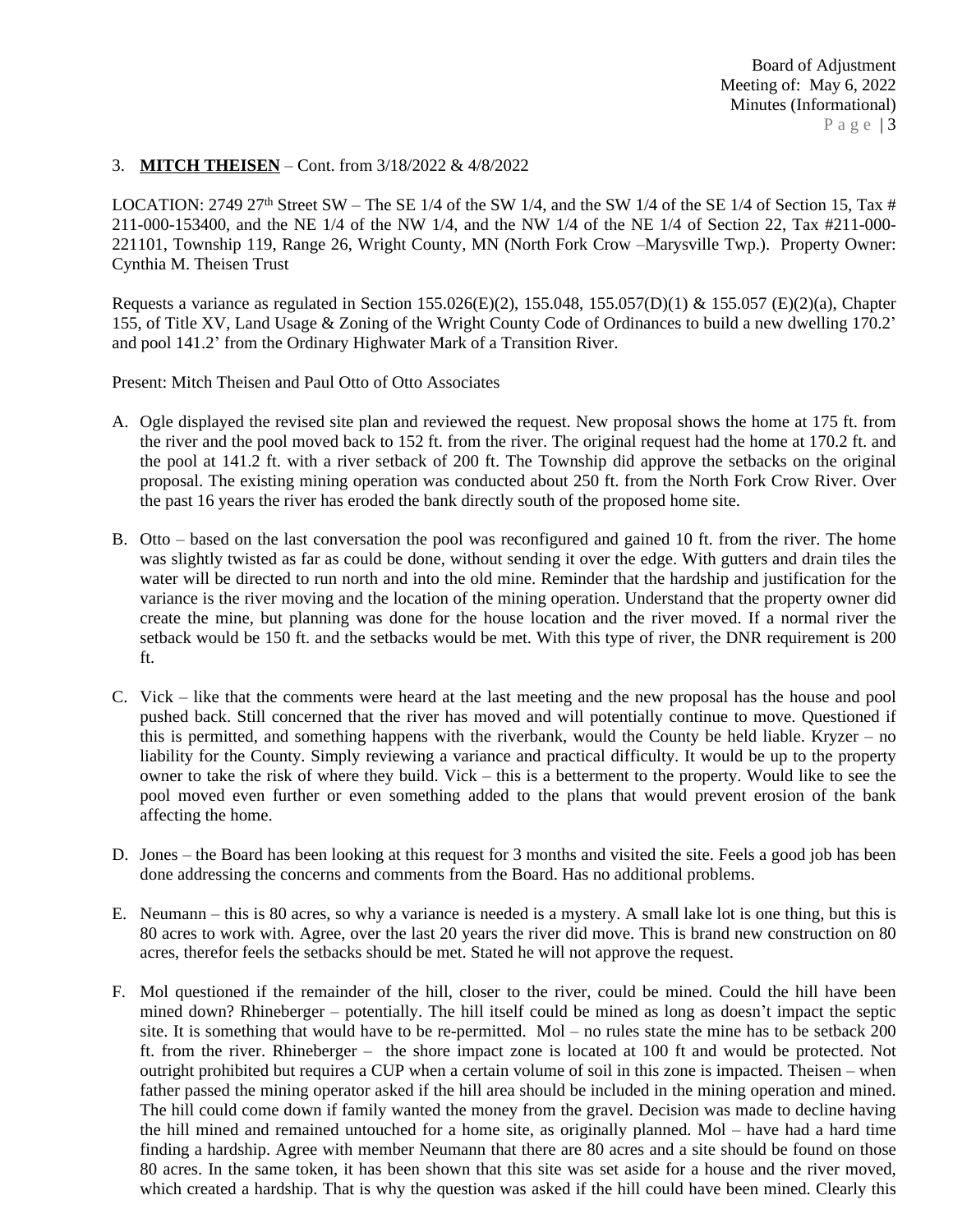site was set aside for a homesite. Building behind the hill there isn't the view of the river and wetlands, which defeats the purpose of what was intended for a homesite. The site inspection was helpful in seeing the reason for the homesite. If the hill were to be mined there could be a building site and the setbacks met. Can see the hardship with the natural movement of the river.

- G. Aarestad share many of the thought's member Mol voiced. Feels the applicant listened to the concerns and made the changes, as asked.
- H. Mol motion to approve the variance as regulated in Section 155.026(E)(2), 155.048, 155.057(D)(1) & 155.057 (E)(2)(a), Chapter 155, of Title XV, Land Usage & Zoning of the Wright County Code of Ordinances to build a new dwelling 175' and pool 152' from the Ordinary Highwater Mark of a Transition River. Seconded by Jones.

DISCUSSION: Vick questioned if it would be too much of a burden to push down the hill for a homesite. A variance would possibly not be needed. That riverbank is so steep the worry is there for what could happen with erosion. Theisen – if can't build in this location probably wouldn't do anything at this site, as it would defeat the purpose of the review and wetland view. There could be bluff issues when looking at the amount that the hill would need to come down to accommodate a homesite. Rhineberger – the excavation of the top of the hill would affect the bluff and there would need to be more discussion and review if the excavation could even occur. In this situation doing one item as a benefit would also negatively affect another item. Not sure what would be gained by *excavating in a bluff to increase the house setback from shoreland. Mining in a bluff could be a significate issue.*

VOTE: CARRIED; NAY: Neumann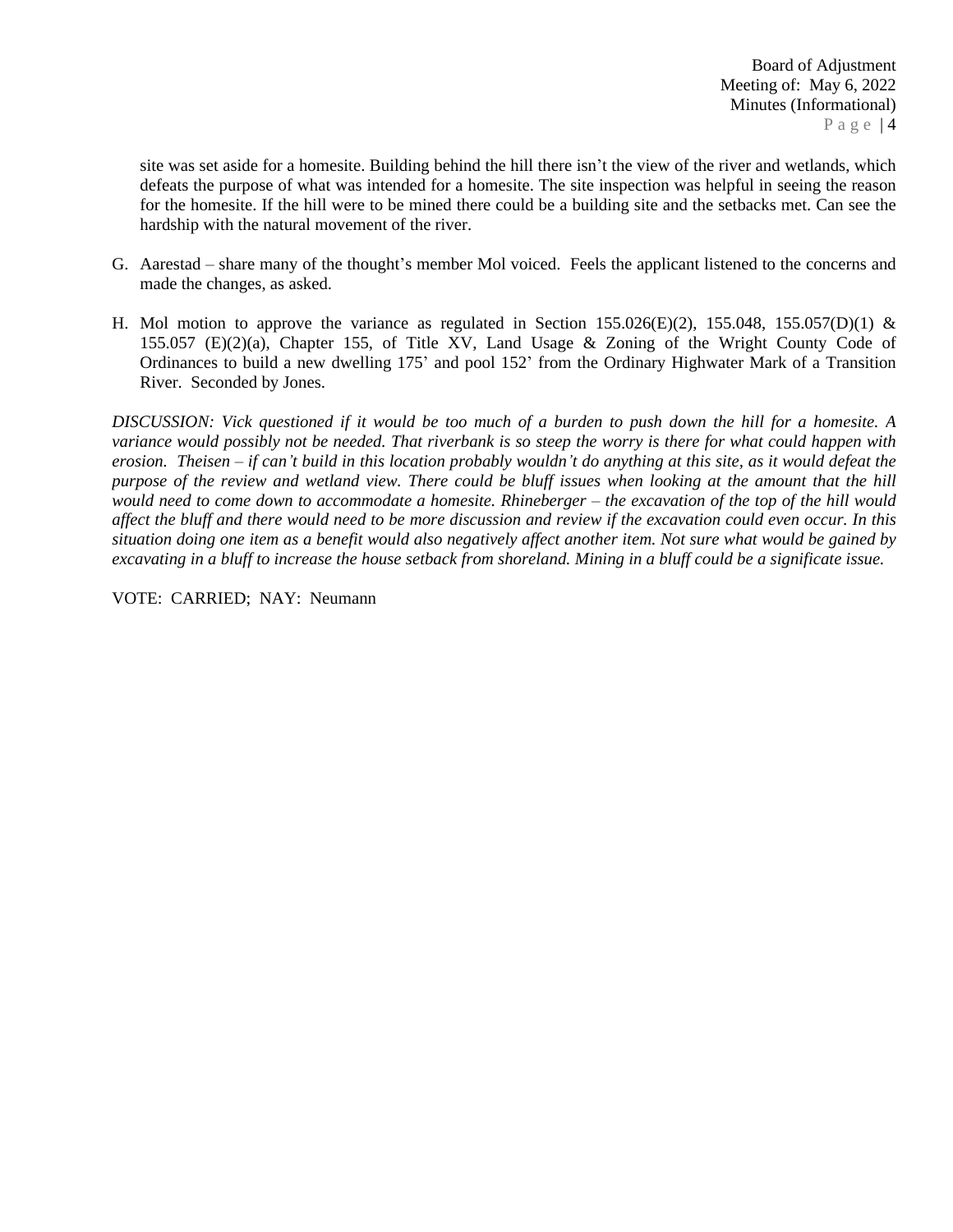### 4. **RACHEL AND DAVID LOWE** – Cont. from 4/8/2022

LOCATION: 7836 Norris Ave NW - Lot 08, Bay View 1<sup>st</sup> Addition and Lot 7 Block 1, Bay View 2<sup>nd</sup> Addition, Section 26, Township 121, Range 28, Wright County, MN (Lake John - Southside Twp.) Tax # 217-017-000080 & 217-080-001070

Requests variances as regulated in Section 155.026, 155.049(F) & 155.057(E) & 155.090(D) of Chapter 155, Title XV, Land Usage & Zoning of the Wright County Code of Ordinances to tear down existing 600 sq. ft. cabin, with 296 sq. ft. deck, and construct a year-round home, with attached garage, of 1384 sq. ft. New home to be 72.8 ft. from Lake John. Also proposing a 12x24 deck that is 61.5 ft. from the lake. Current lake setback is 49 ft. from the deck and 62 ft. from the home. Existing, and proposed, deck and home are within a bluff. The attached garage is proposed with a 28.7 ft. road setback. The existing holding tank will be removed, and a new septic system installed. Proposed septic tanks are 6.6 ft. from the property line and the treatment area is across the road on the backlot. A new well will also be drilled.

Present: Rachel & David Lowe, Bernie Miller of MSTS

- A. Ogle item was continued from the April 8 meeting to allow time for the site inspection. The proposal is to replace the current home with a new home and deck that will be further from the lake, but still within the bluff. Dimensions and setbacks were conveyed as noticed. The proposed structure increases the lot coverage from 7% up to 15% and the impervious will go from 13.6% to 25%. The septic treatment area will be located across the road, on the back lot. In 2002 the previous owner was granted an addition variance. Township did recommend approval, as the home and deck will be further away from the water.
- B. Miller tabled from the last meeting for the site inspection. Trying to improve the overall layout with the design of the garage coming in from the side. This will allow for parking in driveway, not roadway. The 5 ft. distance to the road property line could be a concern but there is roughly 20 ft. of green space. The elevation of the property works perfect with the new house and garage design. The proposed location is a large improvement on the setback of the existing deck and house. With the existing variance for the location of the septic system, if the house wasn't being replaced, the tanks could be replaced without a variance. There is a back lot where the accessory building and sewer can be placed and is where the drainfield will be located.
- C. Jones at the site and feels the request is a benefit to the situation. Is in favor of what has been proposed.
- D. Neumann at the 25% impervious, concern is there will be additional walkways or other items that would put the lot over the allowed 25%. Miller – anytime a plan approaches the 25% this concern comes up. The time was taken to review what might come up as a need and what is existing. There is already stairs to the lake as well as a deck and shed by the lake that will be staying. There is nothing else planned and no need for additional deck, walkway or shed. Some of the 25% has been used for a turnaround within the driveway. The applicant is well aware that this is all that would be allowed for impervious.
- E. Mol visiting the site was helpful. Like that the garage is located in a way that parking will be taken off the road. Overall, what is being proposed is a good alternative to the property. Likes that the house is being moved back off of the lake.
- F. Vick bothered by the amount of impervious. Questioned if a small portion of the deck could be removed. D. Lowe –not sure if an adjustment would impact the window locations and entry way, discussion with architect would be needed. Ideally, would like to keep at the 24' x 12'. Willing to consider something other than a cement or blacktop driveway. Vick – does not like to see the limit of impervious at the maximum allowed, would like to see a little cushion. Feels that removing a small portion of the deck is possibly an option. D. Lowe – the reason they pulled back the 10' from the lake is that the ground is flatter in this area.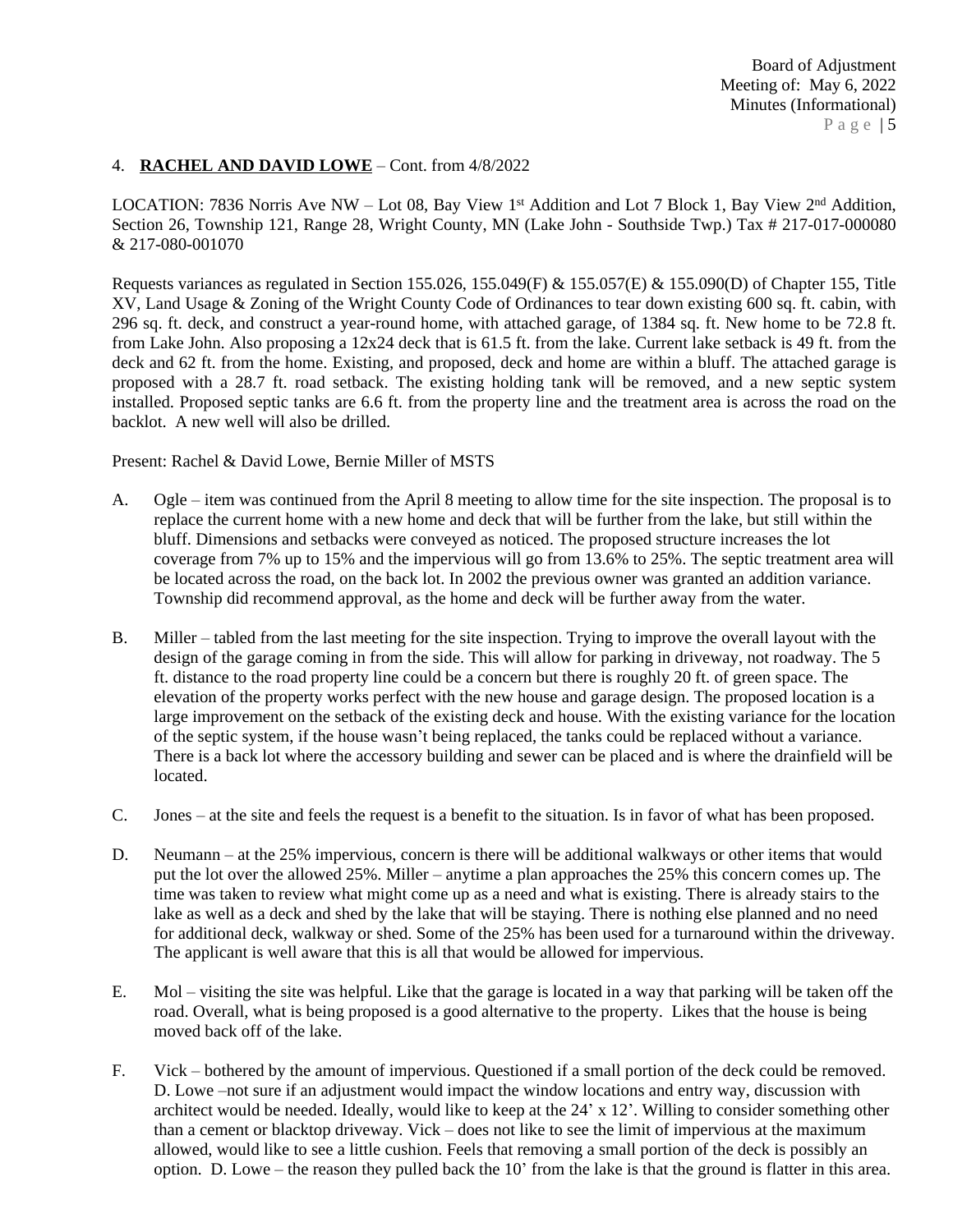The thought is that water run off would take more time to soak in versus run right to the lake. Vick – would like to see that impervious number lowered.

- G. Aarestad satisfied that erosion issues have not been created for either neighbors. Likes that there is a plan in place to help improve and stabilize the bank. The building size is reasonable. The location fits nicely with the topography and the garage set back is keeping with the neighbors. Overall, this will be an improvement and fit in nicely.
- H. Mol moved to approve variances according to Exhibit "A" septic site plan and, Exhibit "B" building plans. Motion seconded by Jones.

VOTE: CARRIED; NAY: Vick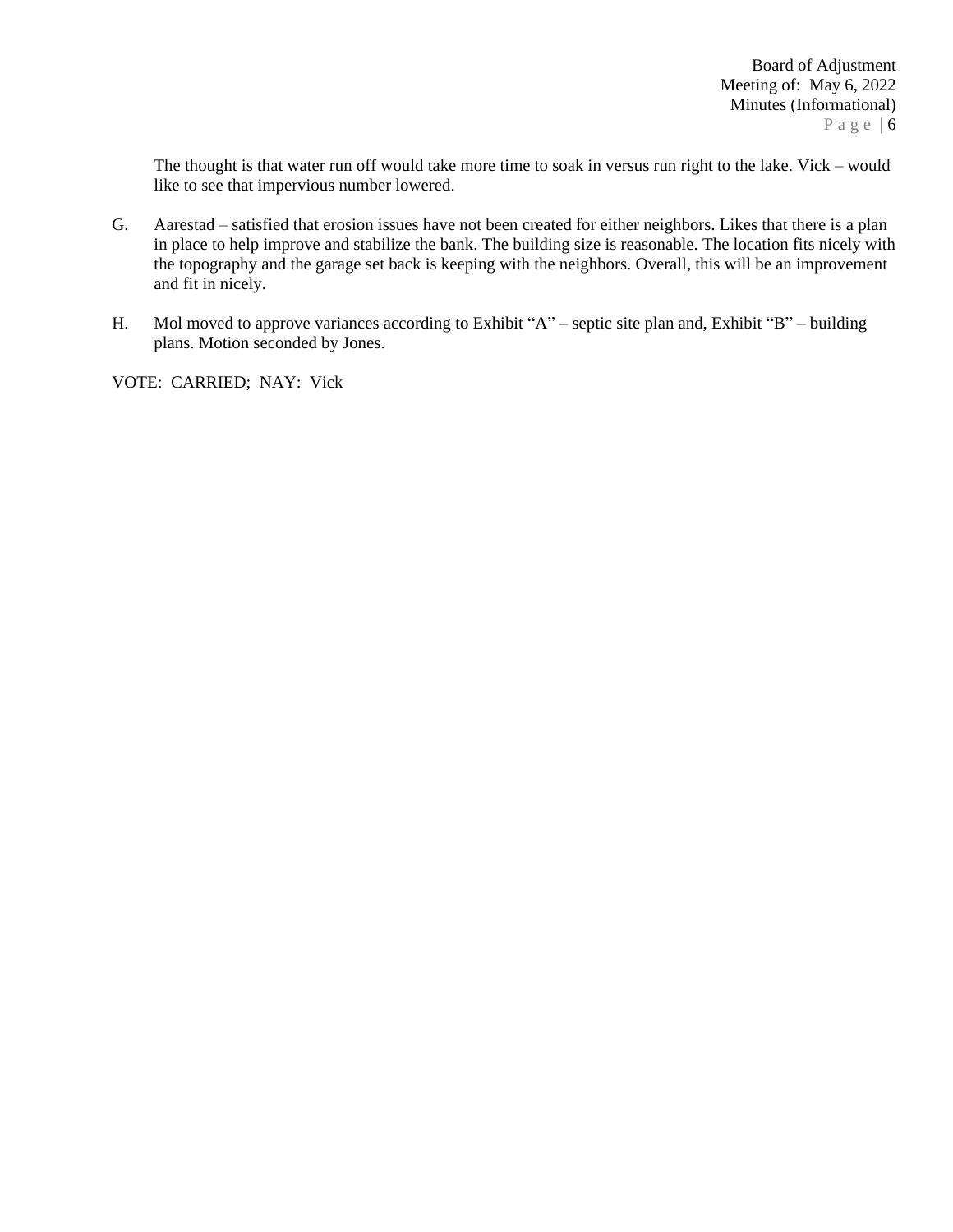#### 5. **DONALD KUNELIUS** – New Item

LOCATION: 7796 Norris Ave NW, Lot 15 and part of lot 16 of Bayview 1st Addition, Section 26, Township 121, Range 28, Wright County, MN (Southside Twp.) Tax # 217-017-000150 & 217-080-001130. Property Owners: Donald J. Kunelius & Susan J. Kunelius

Requests variances as regulated in Section 155.026 & 155.057(E)(1) of Chapter 155, Title XV, Land Usage & Zoning of the Wright County Code of Ordinances to add a 333 sq. ft. addition and 102 sq. ft. open porch that is proposed at 59.2 ft. from the OHWL. Existing house is 50.7 ft. from the OHWL of Lake John. Small deck to be removed. Lakeside property is 19293 sq. ft. Proposed building coverage of 12.1% and impervious of 17.6%.

Present: Donald & Susan Kunelius, Ian McLellan with Albertsson Hansen Architecture

- A. Ogle reviewed the property on Lake John. The proposal is for a 333 sq. ft. addition and 120 sq. ft. open porch that is proposed at 59.2 ft. from the OHW. The existing house is 50.7 ft. from the lake. Southside Township did approve, as the addition does not further encroach on the lake.
- B. McLellan addition will be a family room and bathroom. The entire house is in the setback. The one story addition is keeping with the existing cabin. Not blocking any of the neighbor views. Conscious effort was made to stay away from the lakeside and not encroach any more than already there.
- C. Neumann survey was displayed with the location of the addition reviewed. McLellan the addition is located on the south side of the existing home. Neumann – close to the existing septic tanks. D. Kunelius – new septic system going in and appears to be at least 10' from the addition and 10' from property line. Neumann – modest addition. Doesn't exceed allowed impervious or add extensive building coverage. Concerned with the septic tanks appears to be addressed.
- D. Mol when at another site the members did drive by and made aware the property would be on the agenda. The proposal is staying away from the lake and the septic tanks are being relocated to meet the required 10 ft. setbacks. Feels the request is reasonable.
- E. Vick request is a modest addition. The impervious coverage isn't an issue. Albertsson Hansen Architecture made note in the summitted document that the water will be directed away. Would like to see that comment added into the motion.
- F. Aarestad concern is that traditionally this Board has held strong to a 65 ft. minimum setback. Because of the modest size, scale, hill, and topography would be willing to make an exception to that 65 ft. setback. Mol – agree with the 65 ft. setback but this is an existing house with an addition. If the applicant was looking at tearing down and starting over the Board might have a different opinion.
- G. Jones agree with prior comments. No concerns.
- H. Vick moved to approve the variance to add a 333 sq. ft. addition and 102 sq. ft. open porch that is proposed at 59.2 ft. from the OHWL. Condition: Landscaping and garden be installed to mitigate water from the downspout located at the corner where the existing cabin and addition meet. Seconded by Neumann.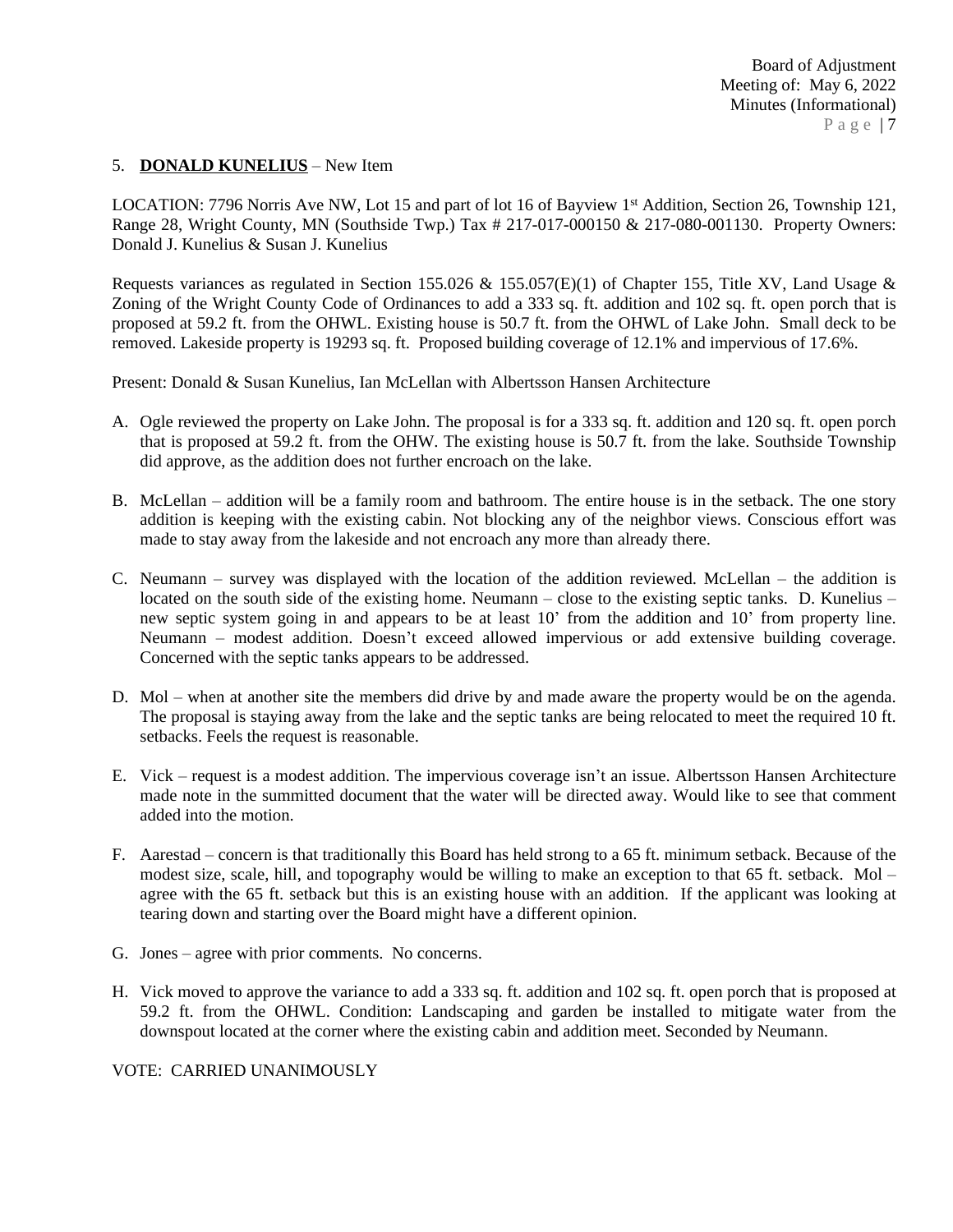## 6. **TIMOTHY KINSKY** – Cont. from 3/8/2022

LOCATION: 4406 Fillmore Ave NW – Lot 40, Ramsey Lake Heights, Section 07, Township 120, Range 26, Wright County, MN (Ramsey – Maple Lake Twp.) Tax # 210-024-000400

Requests variances as regulated in Section 155.008(B), 155.026, 155.049(F)(3) & 155.057(E) of Chapter 155, Title XV, Land Usage & Zoning of the Wright County Code of Ordinances and allow the construction of a 13' x 22' single-story addition with storage underneath and livable space above along with a 21' x 6' single-story addition with livable space above and crawl space below. The addition would be 9 ft from the north property line and 14.1 ft from the southern property line. Also proposed is replacement of the existing 16' x 20' deck. Proposal increases the living space of an existing structure that is nonconforming to the side setback.

Present: Timothy and Mary Jo Kinsky

- A. Ogle item was continued from the March  $18<sup>th</sup>$  meeting for Township review. The request is for a singlestory addition on Ramsey Lake. The proposal is for a 13' x 22' single-story addition, with storage below and a 21' x 6' single-story addition with crawl space below. The request also includes replacement of a 16'x 20' deck. The addition would be 9 ft. from the north property line and 14.1 ft. from the southern property line. This proposal is an increase in living space of an existing structure that is nonconforming to the side yard setbacks. The lake and road setbacks are met. The Township did submit their approval.
- B. Mol not familiar with the property. Concern with how close the neighbors' buildings relate to this addition. The 9 ft. is more of a concern than the 14 ft. Questioned if the addition can be narrowed a little to get to 10 ft. or 12 ft. Not asking for a very large addition but that setback is really being pushed. T. Kinsky – did speak with the neighbor. Since purchasing the property, 2 years ago, a water issue came to light that is related to a negative slope on the structure. The plan is to tear down that area and extend just a little with the addition. Part of the plan is to address drainage issues. The 9 ft. out cropping has a chimney that is falling apart. That chimney will need to be removed. In the end as much money will be spent on repairs and improvements than would have been spent on a new build. The 9 ft. setback was approved by the previous owner, who recently passed away. The son, who is the new owner, has no issue with the addition. There is a lilac hedge row between the 2 properties. Mol questioned if a drainage plan has been filed with the County. T. Kinsky – not formally. Plan is for drain tile around the entire house. Mol – did not see drainage addressed on the plans and one of his concerns is the control of water.
- C. Vick asked applicant to review how the water issue will be addressed. T. Kinsky farm field across Fillmore Ave, which is on the southside, drains towards house. The house gets in the way of the water that flows from the field and road. There is a water issue to be addressed and conversations have been had with the excavator. When the dirt is removed for the basement storage area a landscaper will be hired to address landscaping and prevent runoff from affecting the house. The runoff comes from surrounding properties onto their parcel, not from their parcel onto the neighbors. Vick questioned if the slope or dirt work would interfere with the neighbors. T. Kinsky – with the aerial photo displayed water flow was described.
- D. Jones with aerial photo displayed, review of the garage area and water flow was reviewed. Not sure how adjusting the addition can gain any distance for the setback. The lilac hedge row is a good divider and the chimney coming down won't provide additional room. T. Kinsky – the chimney won't give any more relief to the line. If decks are considered impervious there is already a deck area that the addition will be going over. Jones – on the plan is seeing 8.2 ft. from the property line to the deck. T. Kinsky – explained the area of the entry way is the 8.2 ft. and how the existing deck is involved in the addition and relative to the 9 ft. setback. Jones – there does not seem to be a way to improve on the 9 ft. setback unless the entire cabin comes down. T. Kinsky – looked at a tear down, decided it would be a better option to work with what is existing.
- E. Neumann questioned the septic system location. T. Kinsky site plan diagram displayed and explained. The 5 tanks are lake side. Neumann – 14 ft. on the south side is enough to drive a truck through and is firm enough.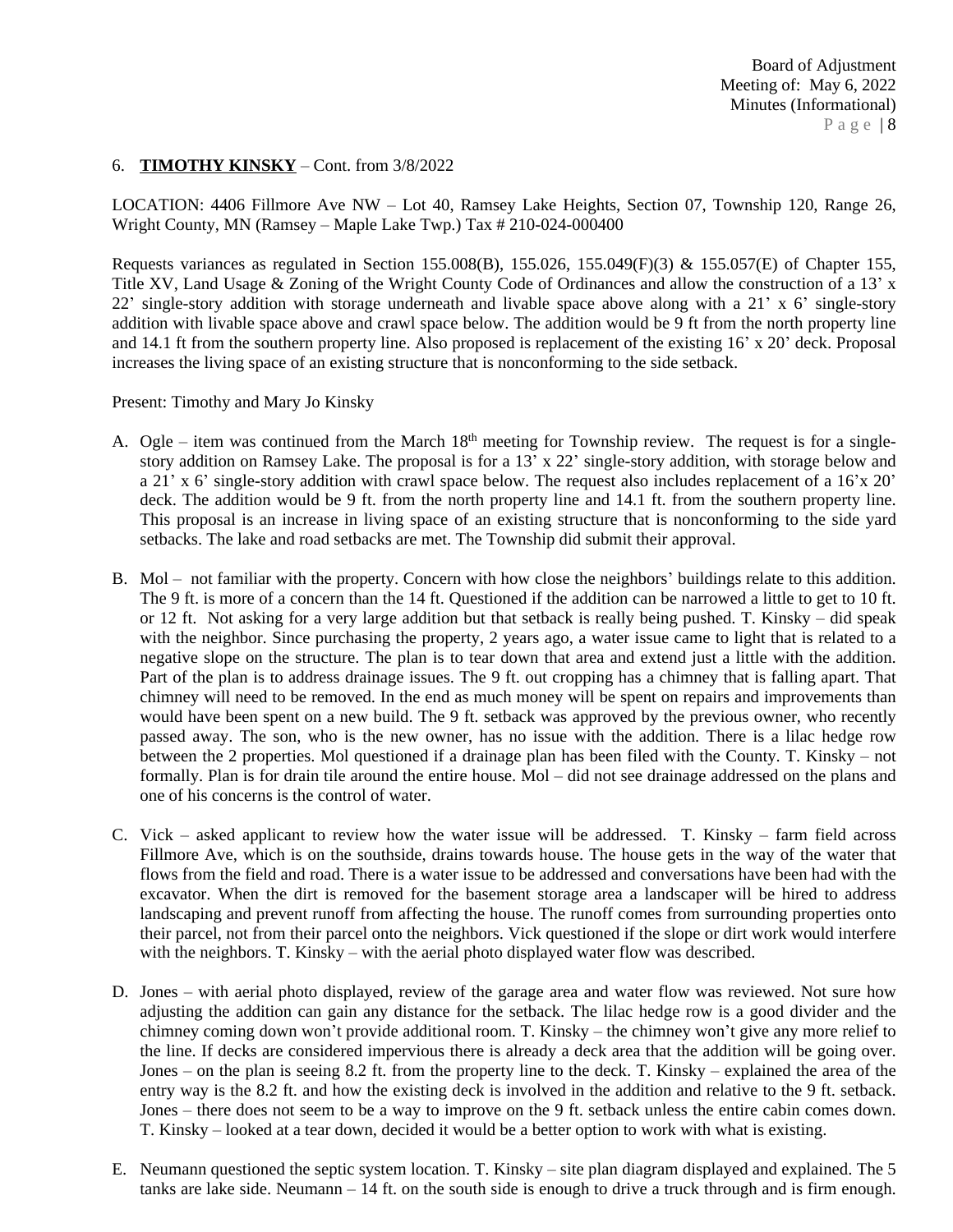T. Kinsky – believe it used to be a road, the ground is firm. Neumann – concern is ability to maintain septic system if not able to access with the wet soils. T. Kinsky – system has been pumped twice with no issue. Neumann – building plans show the entry door coming out with a sidewalk. Would have liked to see the entry moved and sidewalk not encroaching on the neighbor line. T. Kinsky – entry was adjusted so sidewalk will now terminate at the entry door. Neumann – appear to be covering up existing decks. If neighbors have not complained this would have been their chance to make a comment. Township did approve.

- F. Aarestad two concerns. Drainage was a concern and appears to be known and will be addressed. The other concern is the septic system and making sure that 14 ft. can accommodate an excavator or dump truck. T. Kinsky – confident excavators and machines will not have a problem with access.
- G. Motion made by Neumann to approve the construction of a 13' x 22' single-story addition with storage underneath and livable space above along with a 21' x 6' single-story addition with livable space above and crawl space below. The addition would be 9 ft from the north property line and 14.1 ft from the southern property line. Also proposed is replacement of the existing 16' x 20' deck. Motion seconded by Mol.

DISCUSSION: Vick questioned the applicant if he would consider moving the entry door to more of the front of the home, so the walkway would stay away from the property line. T. Kinsky – would need to have the architect review. The idea was to try and work within the existing parameters. Vick  $-$  feels it would be a good idea to look into and stay as far away from the neighbors' line. T. Kinsky – would be willing to talk with the architect. With the current plan the entry into the living area is a direct line from the door. By changing the entry location not sure if when there is a need to bring in a box spring or mattress the corner could be managed. Could possibly go around where there is no walkway. Vick – concerned with the distance to the neighboring line. Mol stated he is *fine with the plan and the reasons that were provided. Neumann stated he would leave motion as is.*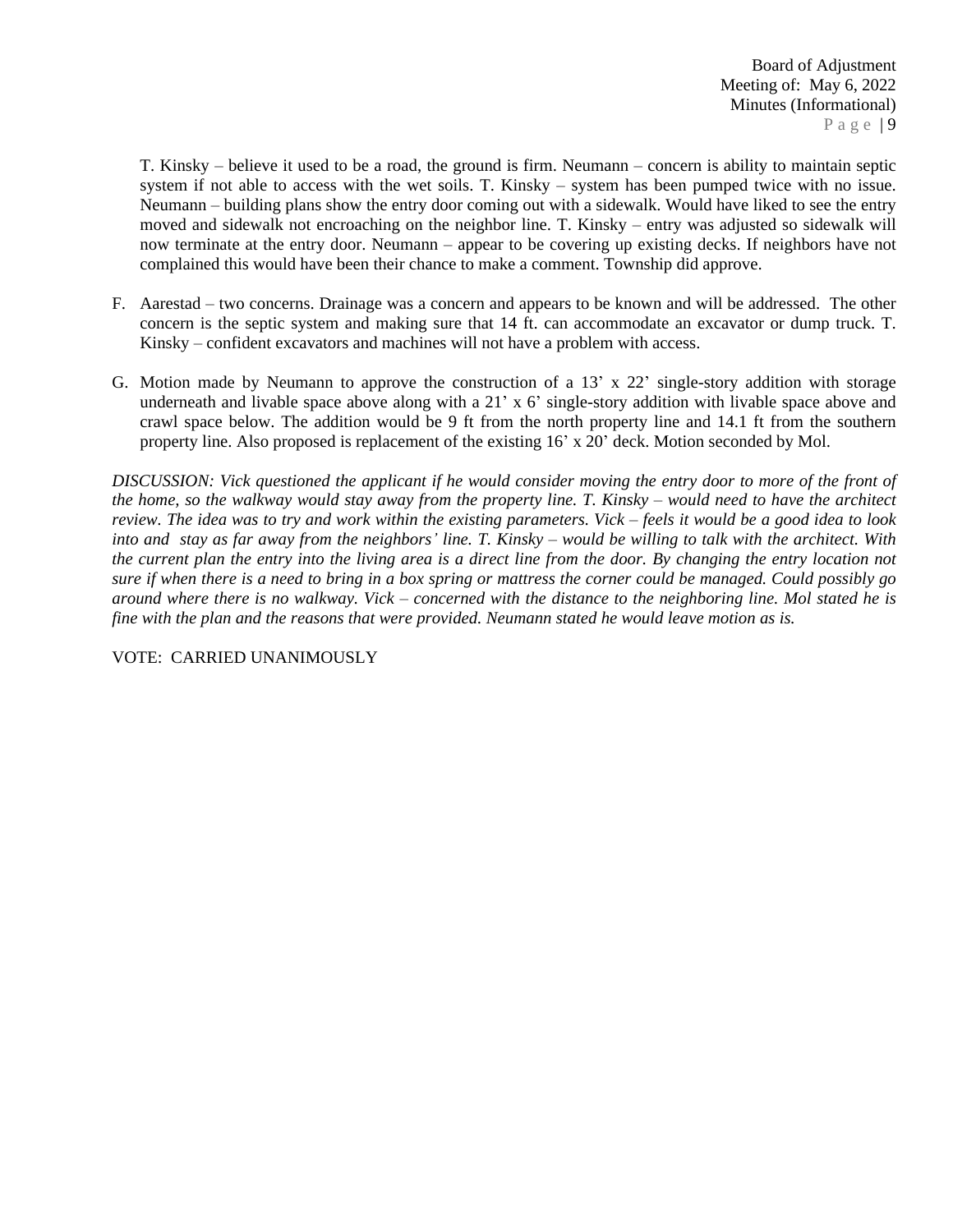## 7. **DONALD CHRISTIANSON** – New Item

LOCATION: 4572 Fillmore Ave NW, Lot 55 of Ramsey Lake Heights, Section 07, Township 120, Range 26, Wright County, MN (Maple Lake Twp.) Tax # 210-024-000550. Property Owners: Donald R. Christianson

Requests a variance as regulated in section 155.026, 155.049(F)(2)(a), & 155.026(F)(3) of Chapter 155, Title XV, Land Usage & Zoning of the Wright County Code of Ordinances to allow the construction of a 20 ft. x 22 ft. (440 sq. ft.) garage that would be 47.16 ft. from the center of Fillmore Ave NW and 5 ft. from the side lot line.

Present: Donald Christianson & Dorothea Enger

- A. Ogle displayed site plan of site. The property is a 13,452 sq. ft. parcel located on Ramsey Lake. The request is for a 20 ft. x 22 ft. garage that would be 47.16 ft. from the center of the Township road and 5 ft. from the side lot line. The owner is proposing a new garage that would require a variance for the road and side yard setback. There were 2 previous variances approved but never acted on. In 1998 the variance was approved for a 20 ft. x 28 ft. garage 6 ft. from the side property line and 54 ft. from the center line of Fillmore Ave. The variance in 2003 was for a 19 ft. x 26 ft. garage no closer than 6 ft. from the side property line and 56 ft. from the center line of the Township road. The applicant has not made a Township meeting, currently on the schedule for May 17<sup>th</sup>.
- B. Vick not comfortable moving forward without Township comment. Reading over the minutes from the prior variances there does not seem to be a reason the building can't be at least 6 ft. from the line. Christianson – went with 5 ft. in the request but in reality, will be closer to 6-7 ft. Vick – the request is also closer to the road right-of-way than past approvals. Christianson – asking for 47 ft. Vick – the neighbors' garage appears to be 3 ft. from the property line, so the building roofs will almost be touching. Would like to see at least 6 ft. or more from the property line.
- C. Jones agree, would like to see 6 ft. or more. Also, until Township sends comment would like to not vote.
- D. Neumann in the past the Board has gone with 5-6 ft. distance for septic tanks or an accessory structure, which are not as permanent as a garage. Questioned how far the well is from the proposed garage. Christianson – would have to measure. Neumann – appears to be 20 ft. or more, so there is room to move the garage and meet that 10 ft. setback. Also, the other variances were at 56 ft. from the road. Feels the building could move back from the road an additional few feet.
- E. Mol read over previous meeting minutes. The 6 ft. is very tight to the neighbor. Would like to see the building closer to 10 ft. from the property line. Appears with the well location that distance would be obtainable. Also, wants to see the garage moved back to keep vehicles off the road. Would not want to go less than what has previously been passed, at a minimum would go along with what was passed before.
- F. Aarestad share some of the same sediments. Move at least 6 ft. or more and demonstrate to the Board why it cannot move any further. Helpful if can be moved back from the road some.
- G. Mol the Board has provided input and comments, but the Township did not hear the item or provide feedback.
- H. Motion by Mol to continue the hearing until May 27, 2022, to allow time for the applicant to meet with the Township. Seconded by Vick.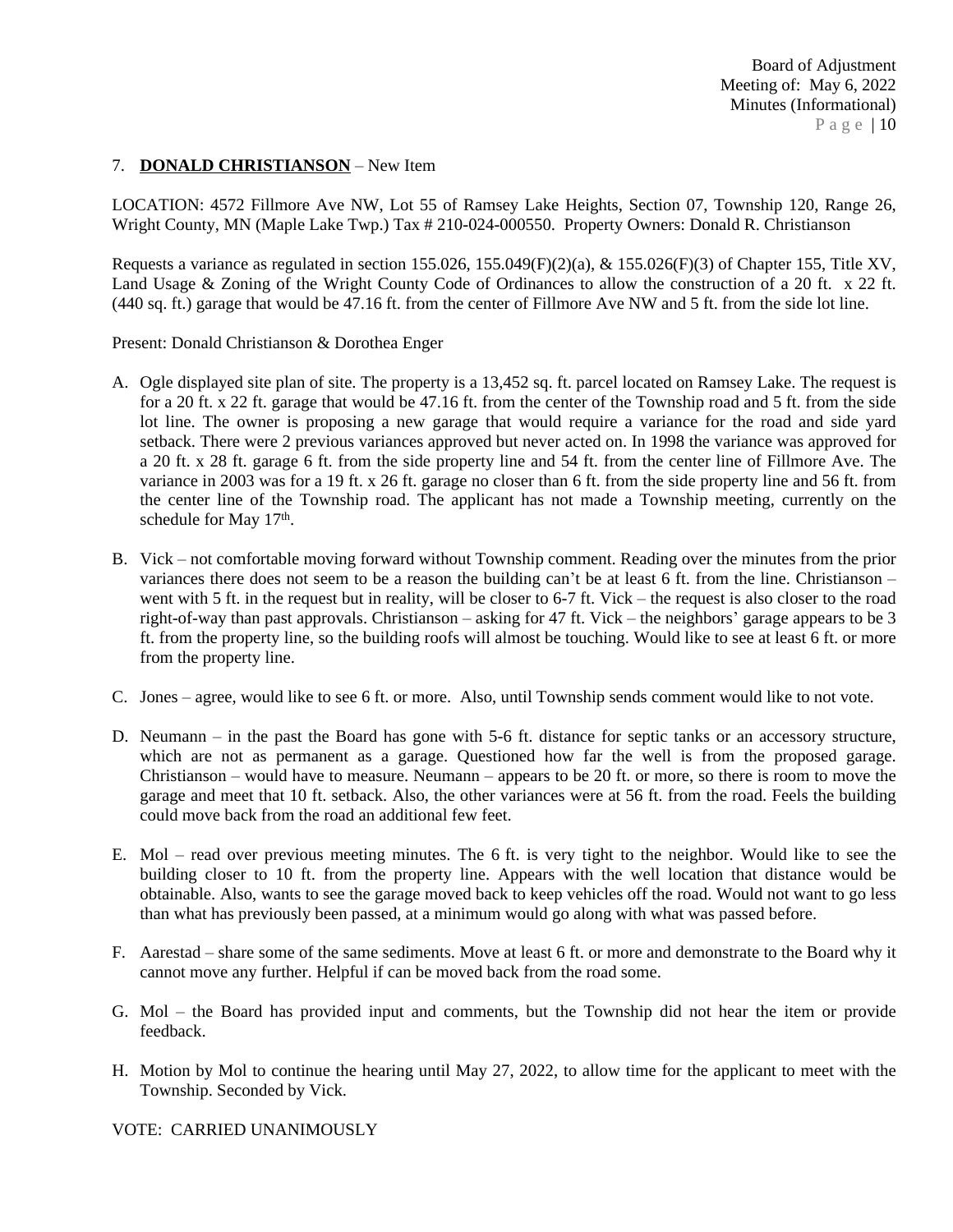#### 8. **GARY GOENNER**– New Item

LOCATION: 12025 Grant Ave NW, KLEMZ ADDN Lot-004 LTS 4,5,OUTLOT B & OUTLOT C of Section 36, Township 122, Range 27, Wright County, MN (Clearwater Twp.) Tax # 204-120-000040. Property Owners: Gary L. Goenner & Anita C Goenner

Requests a variance as regulated in section 155.026, 155.049(F)(2)(a), & 155.057(E)(1) of Chapter 155, Title XV, Land Usage & Zoning of the Wright County Code of Ordinances to allow a 20' x 36' (451 sq. ft.) addition to the home that would be 30.8 ft. from the center of Grant Ave NW and approximately 70 ft. from the ordinary high water line of Sugar Lake.

Present: Gary Goenner

- A. Ogle reviewed the property located on Sugar Lake. The parcel is 13,838 sq. ft. lakeside of Grant Ave., with the remainder of the parcel across the road. The request is for a 20 ft. x 36 ft. two story addition to the home that would be roughly 70 ft. from the OHW and 30.8 ft. from the centerline of Grant Ave. The existing building is 46.1 ft. from the lake and roughly 39 ft. from the center line of the road. The proposed addition would be roughly 720 sq. ft. at a construction value of roughly 158%, therefore would be considered new construction. The proposed addition will not further encroach the shoreland building setback than what is existing but would be closer to the road. The proposed addition would be roughly 20 ft. closer to the centerline of the road than any other neighboring home. Clearwater Township did approve the request as the road is not maintained by the township.
- B. Goenner currently working on a new septic system across Grant Ave. The Township visited the site and provided their approval.
- C. Jones questioned if the Township or homeowners were the ones that maintain the road. Goenner homeowners. Jones – could the addition be moved back from the lake? Goenner – the addition portion will not be any closer to the lake than the existing structure. Jones – concern with the road but the responsibility of maintaining the road is on the property owners, if they are not concerned than he is not.
- D. Neumann aerial photo of the location showed other homes and garages in the area are in a similar situation with the relationship to the lake and road. Goenner – currently does not have a garage. Overflow parking is across the street, on his property. Neumann – if there aren't going to be boats and cars parked on the home side of the street. Questioned how wide the road is and if 2 cars pass at the same time. Goenner – there is plenty of room on the road for 2 cars to pass. Neumann – with the width of the road and location of the house addition there isn't much room between vehicles and the home.
- E. Mol this area appears to have a challenge with location of the road and lake. There are only 5-6 homes on the road, it is basically a driveway. Neighbors appear to get along and will move over to allow passing. The applicant owns the lake side lot and the one across the street, there will be adequate parking. The Township does not maintain the road, the neighbors are responsible for maintenance. None of the neighbors responded negatively to the request. The addition will cause this home to be the largest in the area but is not going to encroach any further than the existing home to the lake.
- F. Vick questioned if there are rules related to the cost of construction value versus the existing home assessed value. Rhineberger explained the definition of new construction. In this case the cost of the addition cost enough that this would be considered new construction. Vick – the existing home is 40 ft. from the OWH. Ogle – existing home is 46.1 ft. from the OHW, with the addition portion proposed at 70 ft. Vick – if the home were to be built brand new it could be built further away from the lake. Agree with the other comments from members regarding the road.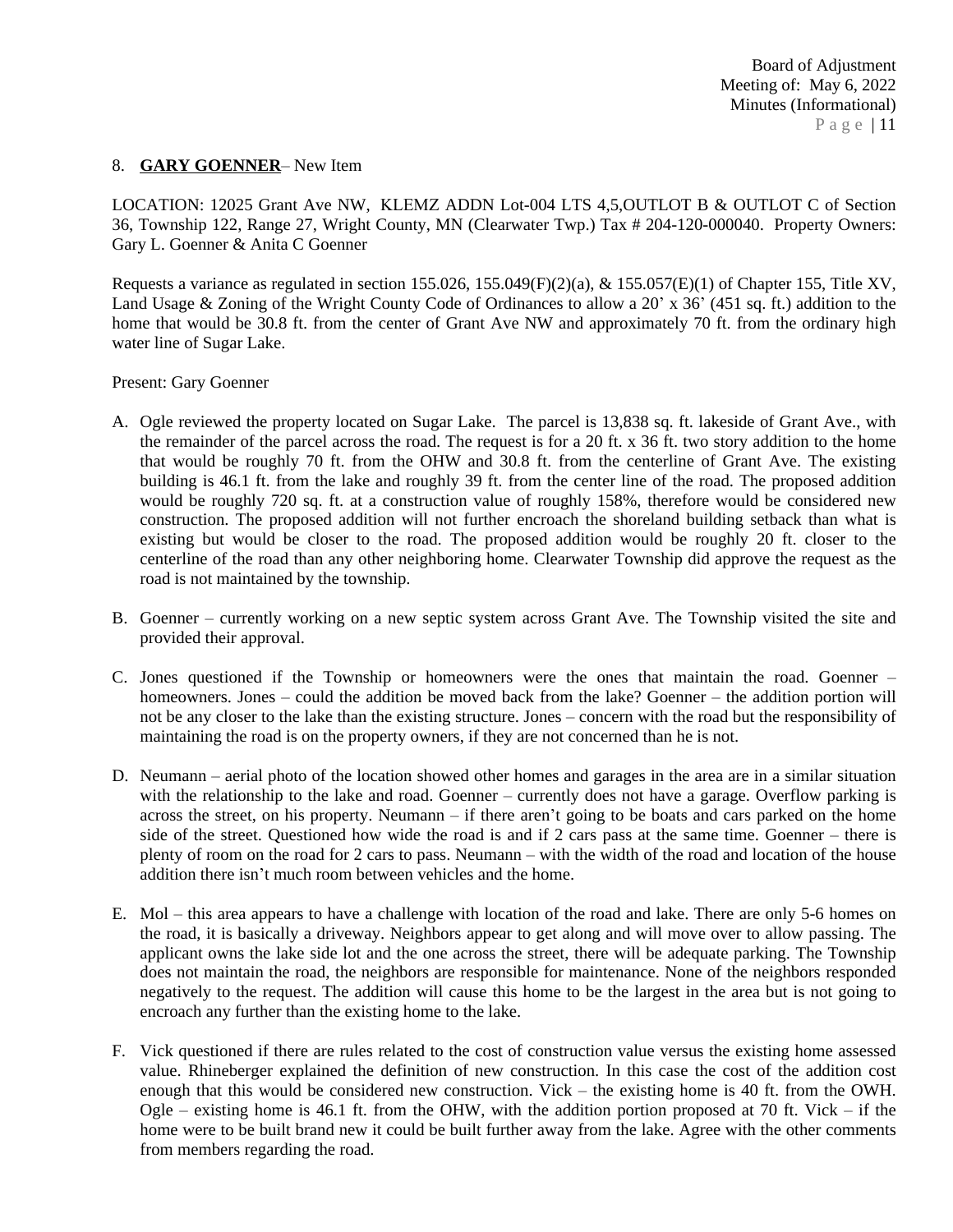- G. Aarestad agree with the response from the Township. The addition is not out of line with the neighborhood. The road is more of a driveway than really a road. The addition will have no visual impact on the lake. Questioned if the water off of the roof will drain towards the road. Goenner – the drainage is well maintained and set up with culverts to the north, so water drains towards the lake.
- H. Motion made by Mol to approve to a 20 ft. x 36 ft. (451 sq. ft.) addition to the home that would be 30.8 ft. from the center of Grant Ave NW and approximately 70 ft. from the ordinary high water line of Sugar Lake. Motion seconded by Neumann.

*DISCUSSION: Neumann questioned who submitted approval and relationship. Goenner – neighbors that share the road submitted their approval*.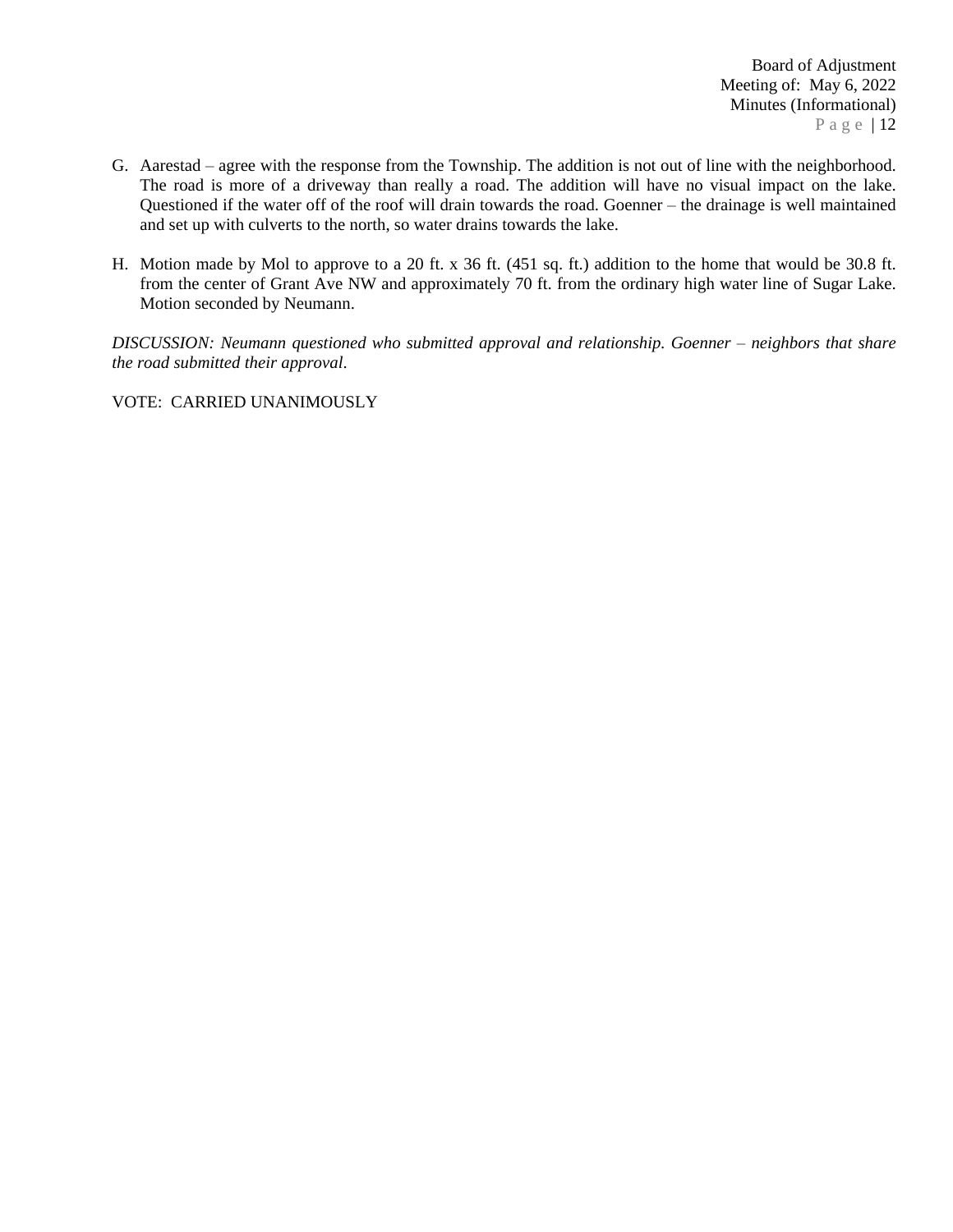### 9. **CRAIG BJORKLUND** – New Item

LOCATION: xxxx & 5586 Quinlar Ave NW – Part of Government Lot 2 and of Section 5, Township 120, Range 28, Wright County, Minnesota. (W. Sylvia - French Lake Twp.) Tax #209-000-051224 & 209-013-002060.

Requests a variance as regulated in section 155.026 & 155.049(F)(2) of Chapter 155, Title XV, Land Usage & Zoning of the Wright County Code of Ordinances to allow a 40 ft. x 60 ft. (2,400 sq. ft.) shed that would be 52.6 ft. from the center of Quinlar Ave NW.

Present: Craig Bjorklund & Bernie Miller of MSTS

- A. Ogle reviewed the backlot owned with the residential lot across the road. These properties are on W. Lake Sylvia. The parcel in question is the 1.42 acre backlot, that was created by Board approval in 2021. In 2022 the Planning Commission approved a land alteration request to create a building pad for the proposed shed. The request is for a 40 ft. x 60 ft. shed that would be 52.6 ft. from the center line of Quinlar Ave., the current setback requirement is 65 ft. The Township approved the request stating they are okay with the request with no less than 50 ft. of a setback to the centerline of the road.
- B. Miller Quinlar Ave. is a privately maintained road. There has been a problem with the visual site line around the corner of Quinlar. With the construction of this shed, grading, and tree removal will improve the site line. There was a variance for the home related to the location of the septic system site. With the purchase of this backlot the property owner has plans for the septic system and well to be located here, which will help the neighbors with where they would be allowed to install their wells and septic systems. With the topography of the lot the location of the shed was really thought out. The grade of the hill is about 12-14 ft. from the road. Without major grading there is no way to have a nicely sloped driveway unless it is 150 ft. long. A plan was created that will allow for a driveway, that is not too steep, help the site line at the corner and capture all the drainage off the lot and direct to the natural basin, by Quinn Ave. Water will be taken away from the lake and infiltrate into the ground before making it to the lake. Soil and Water Conservation District (SWCD) have no concern of a wetland area. Looked at coming off of Quinn Ave. but it was determined more dirt would need to be moved and a variance would be needed for two road setbacks.
- C. Neumann stated a lot of planning has gone into this request. Not familiar with the area but the topography does show steep slopes. Addressing multiple problems with solutions found. Questioned if there was an option to meet at least 55 ft. from the center line of the road. Miller – not asking for a site visit, but if the Board walked the site, they could see the location of the shed is at the crest of the hill. When talking with the Township they really did not have a concern with the request and location. The road in question is basically a driveway for the 6-8 cabins on the road. It really is more like a privately maintained road. Possibly could move the shed slightly, but this location is optimum. If the entire Board is voicing a setback of 55 ft. could be addressed but moving just slightly from where proposed does change the overall project.
- D. Mol stated with the Planning Commission he was part of the land alteration discussion. The presented plan is what the Commission approved. Feels thought went into the plan and it is a good plan for what is there to deal with. Even discussed moving the road but realized that would entail more dirt and additional challenges. This plan improves the site line on Quinlar. As presented at 52 ft. the Township did state they approved the plan at not less than 50 ft.
- E. Vick okay with the setback. Questioned how many variances are being asked to grant, is it size? Ogle 2,400 sq. ft., which is the maximum allowed for this lot. The request is related to the one setback to the road variance.
- F. Jones agrees with other comments from the Board. This plan has already been thoroughly discussed. Aarestad – good job of planning and explaining.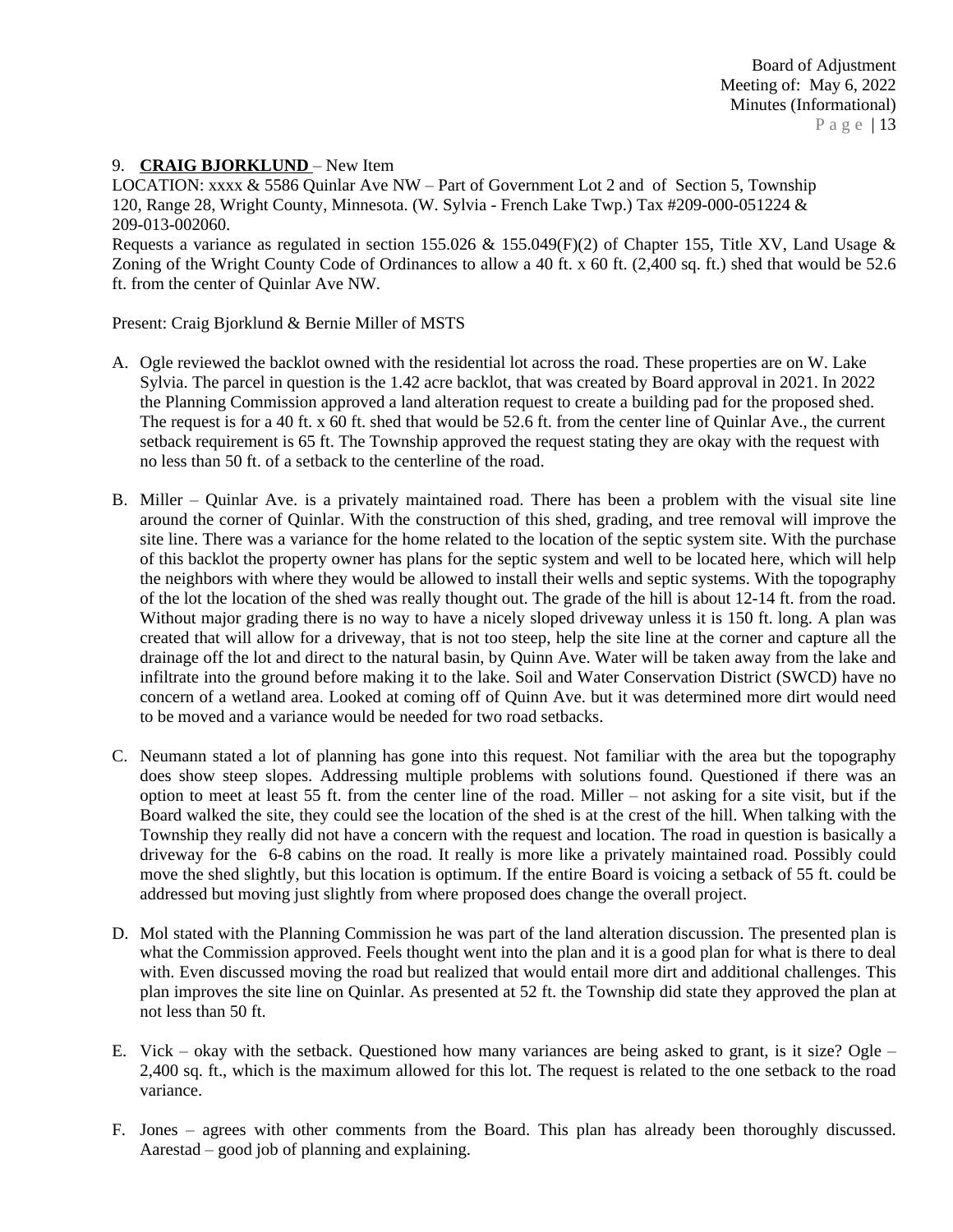G. Mol moved to approve a 40 ft. x 60 ft. (2,400 sq. ft.) shed that would be 52.6 ft. from the center of Quinlar Ave NW. Jones seconded the motion. VOTE: CARRIED UNANIMOUSLY 10. **JUSTON D. DOOLEY**– New Item

LOCATION: 657 & 731 County Road 30 SE – Part of the E  $\frac{1}{2}$  of the NE 1/4, Section 18, Township 118, Range 25, Wright County, MN. (Franklin Twp.) Tax # 208-200-181101 & 208-200-181100. Property Owners: Dooley Farm LLC & Gerald A. Loecken

Requests a variance as regulated in section 155.026 & 155.048(G) of Chapter 155, Title XV, Land Usage & Zoning of the Wright County Code of Ordinances to adjust a 1 per 40 entitlement division (20.3 acres) to include an additional 26 acres.

Present: Juston Dooley

- A. Ogle displayed the site plan and reviewed the request of the General Agricultural zoned parcel. The proposal is to adjust a 1 per 40 entitlement division, which includes the current 20.3 acres to obtain an additional 26 acres. The applicant is wishing to divide off more than 10 acres, therefore needs Board approval. In 2004 the Board allowed for a 20 acre 1 per 40 division, which required the 20 acres. For the applicant to add an additional 26 acres, to the existing parcel, the Board would need to adjust the existing 20 acre 1 per 40 division to allow this additional acreage. No entitlement is involved in the request. The Township did approve the request as long as it meets County standards.
- B. Dooley the entitlement would stay with the parcel to the south. Asked for clarification on how the 1 per 40 ordinance works. Rhineberger – County has a 1 per 40 designation. The original 80 acres had 2 entitlements. One was divided off for the applicant, which is used for the winery. Once used it is not recalculated so there is one remaining on the current 60 acres. That entitlement will stay with the property to the south. The additional 26 acres will get folded into the existing 20 acres; no new entitlement is created. Dooley – not here for an additional entitlement. Decided to split as proposed but would be willing to look at adjustments to meet the 1 per 40 standards. Rhineberger – whatever acreage being added doesn't need to meet 1 per 40 rules, because no entitlement is involved with the land to be acquired. The only way to not require the variance is to divide in a way to make it a 40 acre parcel on the quarter section line. This Board is more or less reviewing the original entitlement division related to allowing additional acreage to be added.
- C. Mol questioned the land use plan classification. Ogle Currently zoned AG in the Plan to remain AG. Mol – would like to have the parcels combined into a single 46 acre parcel. Being in AG it is 26 acres a person could come back and rezone to Agricultural Residential and split and maybe gain building sites. In AG land as 1 per 40 and as a single parcel goes back to where it should be.
- D. Vick lot line makes sense. Do like the straight lines and agree with the combine comment.
- E. Jones agree with the remarks from the Board members. Having the 40 acres as a single parcel is preferred.
- F. Neumann questioned if the 46 acre parcel would have a document stating there is a single entitlement, which is currently being used. Rhineberger stated he would need to look at the history of documents recorded with the previous division. There was a time when variances, like this, were done without a Deed Restriction. As with recently reviewed parcels there are times when parcels cannot be combined under a single tax number but with an Administrative Order they are documented as required to stay owned in common.
- G. Aarestad long range plan of the County is preserving agriculture land. This expansion is Ag related; the winery is same as a farming operation. No objections to the request.
- H. Rhineberger if the Board approves it should be a condition that an expansion of the winery would need a revised or amended CUP. In this case the property can be used for the planting of Ag products. The planting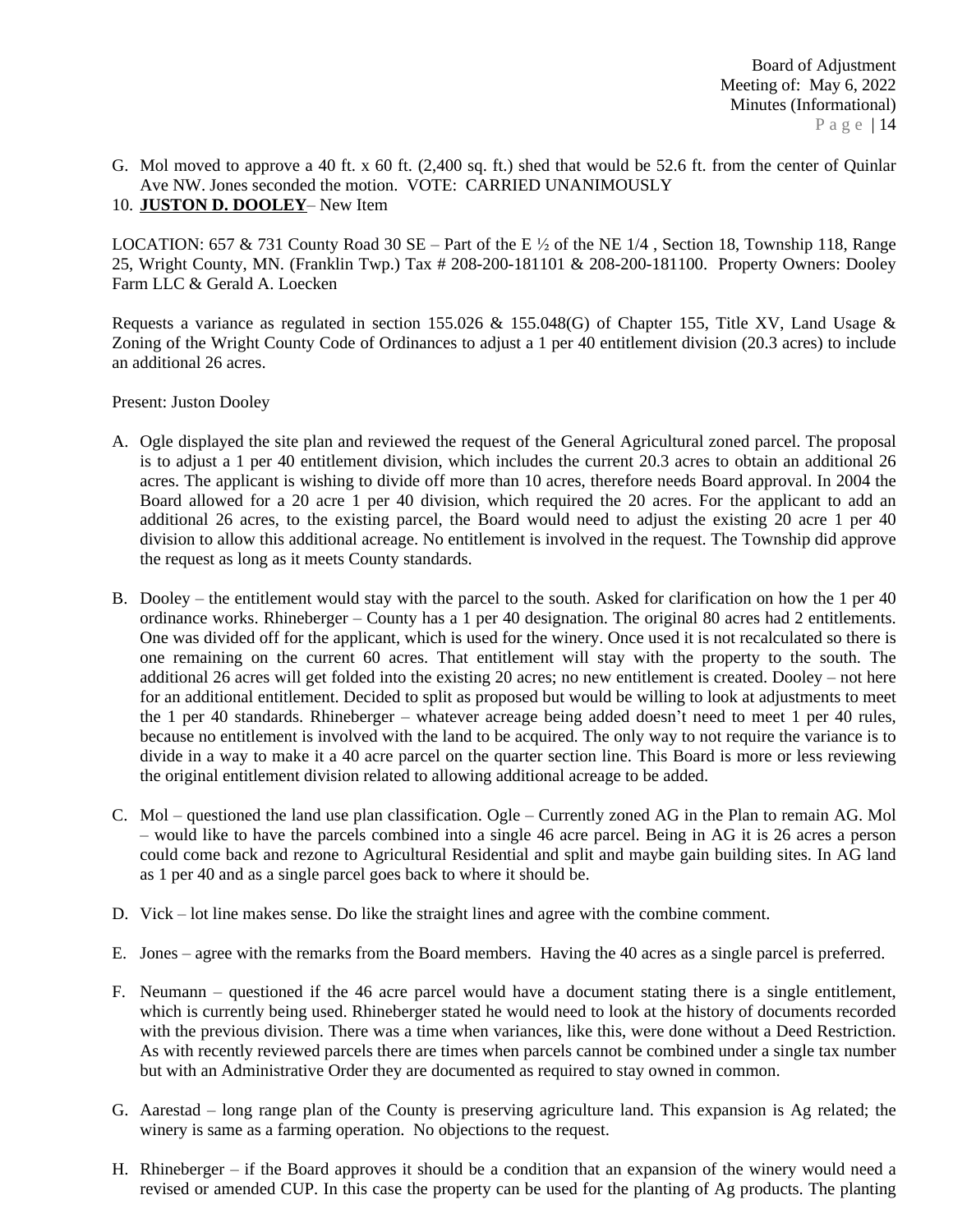of grapes is not an expansion of the CUP. Expansion of tours on 26 acres would need to go to the Planning Commission for amendment of the CUP. Believe the applicants intention is to come to the Planning Commission on another related issue regarding expansion and the request could include expansion onto this property. Dooley – if properties are merged doesn't the CUP include this property? Rhineberger – there is an approved plan for the business that does not include this property. The CUP would have to be amended to include this area in the CUP. The plan is very specific to where activities occur. Dooley – so if merged they are still treated as separate properties? Rhineberger – the approved plan does not include this piece of land so it would be an expansion of the original plan, to include this piece. Kryzer – not allowed to do tours, music or have food on this new area. Allowed to plant grapes. Any activity, other than the planting of grapes, will require an amendment to the CUP.

- I. Dooley stated that he has only been at this location since October 2019. There is some previous history with the property he does not want to be part of. Trying to really improve the site.
- J. Motion made by Vick to approve the 1 per 40 entitlement division, as proposed, (20.3 acres) to include an additional 26 acres. Subject to the following conditions: 1) Subject to survey and combination of parcels with an Administrative Order or tax parcel combine form. 2) Any expansion of the business operation into this new parcel would require an amended Conditional Use Permit. Motion seconded by Mol.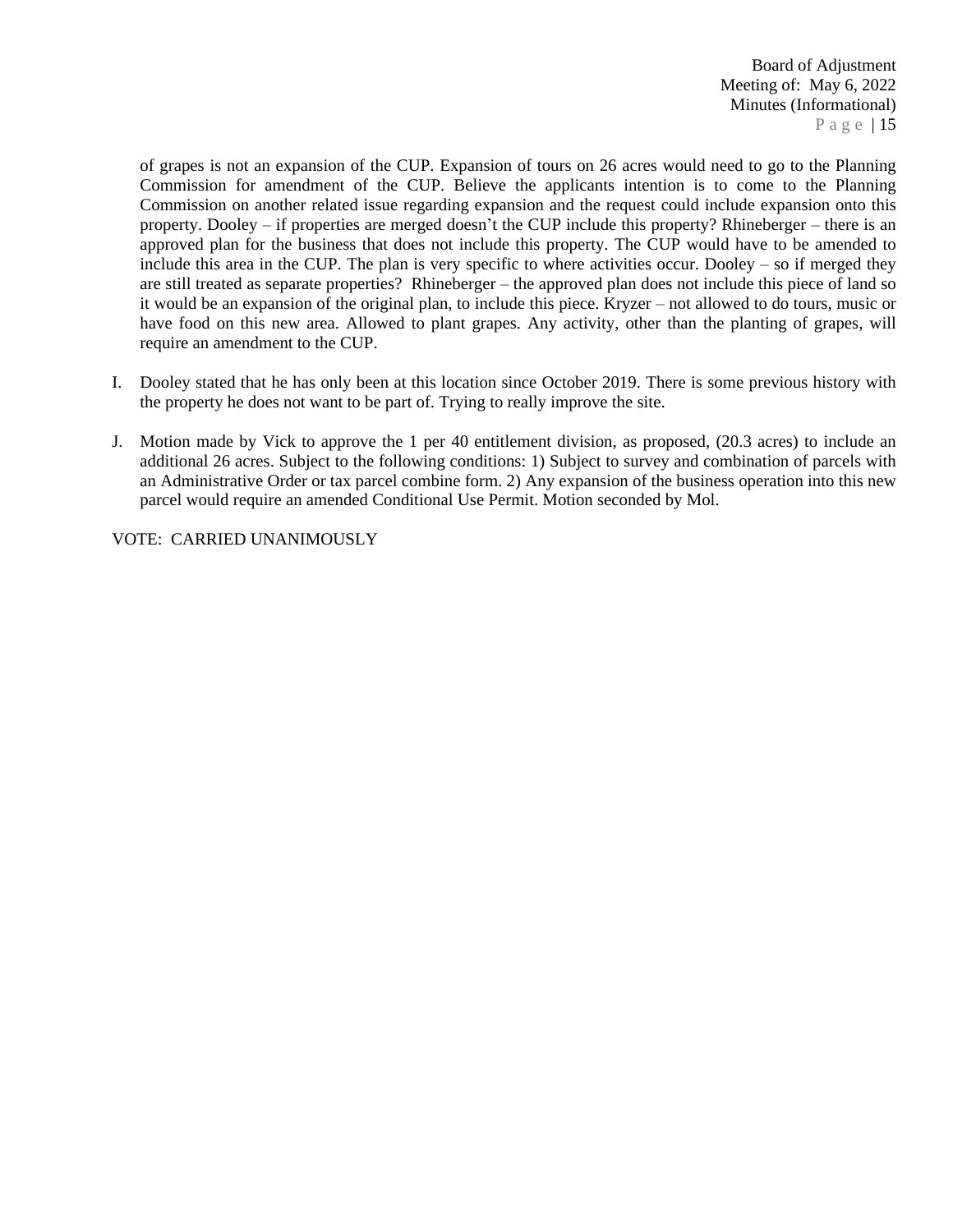#### 11. **ADAM VARNER**– New Item

LOCATION: 9700 Clementa Ave SW, the entire SW  $\frac{1}{4}$  and a portion of the SE  $\frac{1}{4}$  of Section 23, Township 118, Range 26, Wright County, MN (Woodland Twp.) Tax # 220-000-233200 & -233201. Property Owners: John D Varner Disclaimer Trust

Requests a variance as regulated in section 155.026 & 155.048(G) of Chapter 155, Title XV, Land Usage & Zoning of the Wright County Code of Ordinances to allow for a reconfiguration of a previous illegal subdivision in the AG District that would reduce the size of parcel 220-000-233201 from 37.48 acres to 14.64 acres but still be larger than the 10-acre maximum. The remaining 22.84 acres would be added back to the original parcel which is 220-000-233200.

Present: John Peterson – Attorney Representative of John D Varner Disclaimer Trust

- A. Ogle displayed an air photo with the concept plan of the farm. The request is to reconfigure a previous illegal subdivision in the AG District. The parcel in question would be reduced from 37.48 acres to roughly 14.64 acres, which is over the 10 acres allowed without Board approval. By reducing the size of the existing illegal division to 14.64 acres, the buildings will all remain on the entitlement division, and the remaining 22.84 acres will return to the existing 199.78 acres and continue being used agriculturally. With the proposed division there will not be any increase in residential density. Woodland Township did approve.
- B. Peterson the original split occurred in 1981 by John Varner. Woodland Township had no record that the division was approved. The reason over 10 acres is to allow for the 100 ft. setback of the large buildings to the side property lines. John passed away and working with the kids, who have no knowledge of the division. Trying to make an illegal division closer to a legal division with the variance as well as meet the setback requirements.
- C. Vick recognizes the intention is to keep all of the buildings on one parcel and meet the setbacks. Confirmed that nothing will be done with entitlements. Ogle – confirmed no movement of entitlements. Peterson – larger display of all properties owned by the property owner was displayed. Purpose was to get closer to the 10 acre maximum. Rhineberger – only way to make a legal division would be going with a full Quarter Quarter division but that line goes directly through the farmstead. Which would not be feasible and would present setback variances. This area is the least impactful on the farmland.
- D. Jones taking a large illegal lot and making it a smaller illegal lot is a good idea. Appreciates that the farmland is being maintained.
- E. Neumann either way a variance would be required for the building setback to the property line or parcel size over 10 acres. Not even sure the parcel can be shrunk enough to get down to the 10 acres without the lines right at the buildings. Feels the larger lot size with meeting the 100 ft. setback is the best option.
- F. Mol agree with the size and setback comments. Would like to make sure the animal units is addressed and noted. Would the animal units follow the 10 acre rules or the 14 acres? Rhineberger – the Feedlot Administrator, Tracy Janikula, was not able to attend the meeting. In conversation with her, as an old farm, in theory there could be fewer restrictions related to the allowed AU's. In this case to bring in more than 10 AUs at a minimum a setback variance would be required. Due to the nature of the proposed parcel, the Feedlot Administrator is asking to condition with a maximum of 9.99 AU's. Mol – agrees with the AU's limit of 9.99. Likes that agriculture land and prime soils are not being taken out of production and that the buildings will meet the property line setback requirements.
- G. Aarestad the 9.99 animal units is a good restriction and should be part of the motion.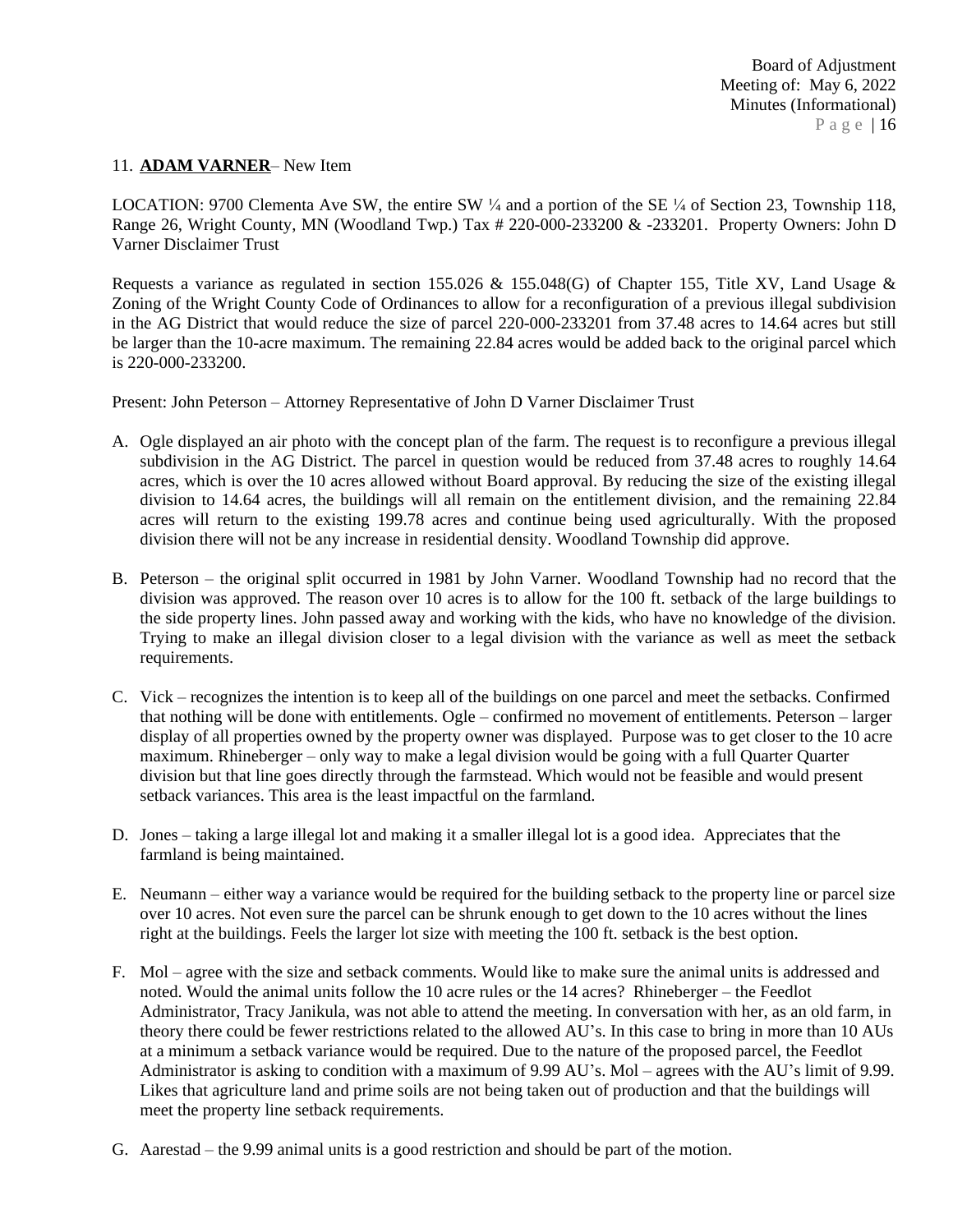Board of Adjustment Meeting of: May 6, 2022 Minutes (Informational) P a g e | 17

H. Neumann moved to approve the division of 14.64 acres with the remaining 22.84 acres to be added back to the original parcel which is 220-000-233200. Limited to 9.99 Animal Units. Subject to survey, and Deed Restriction. Seconded by Jones.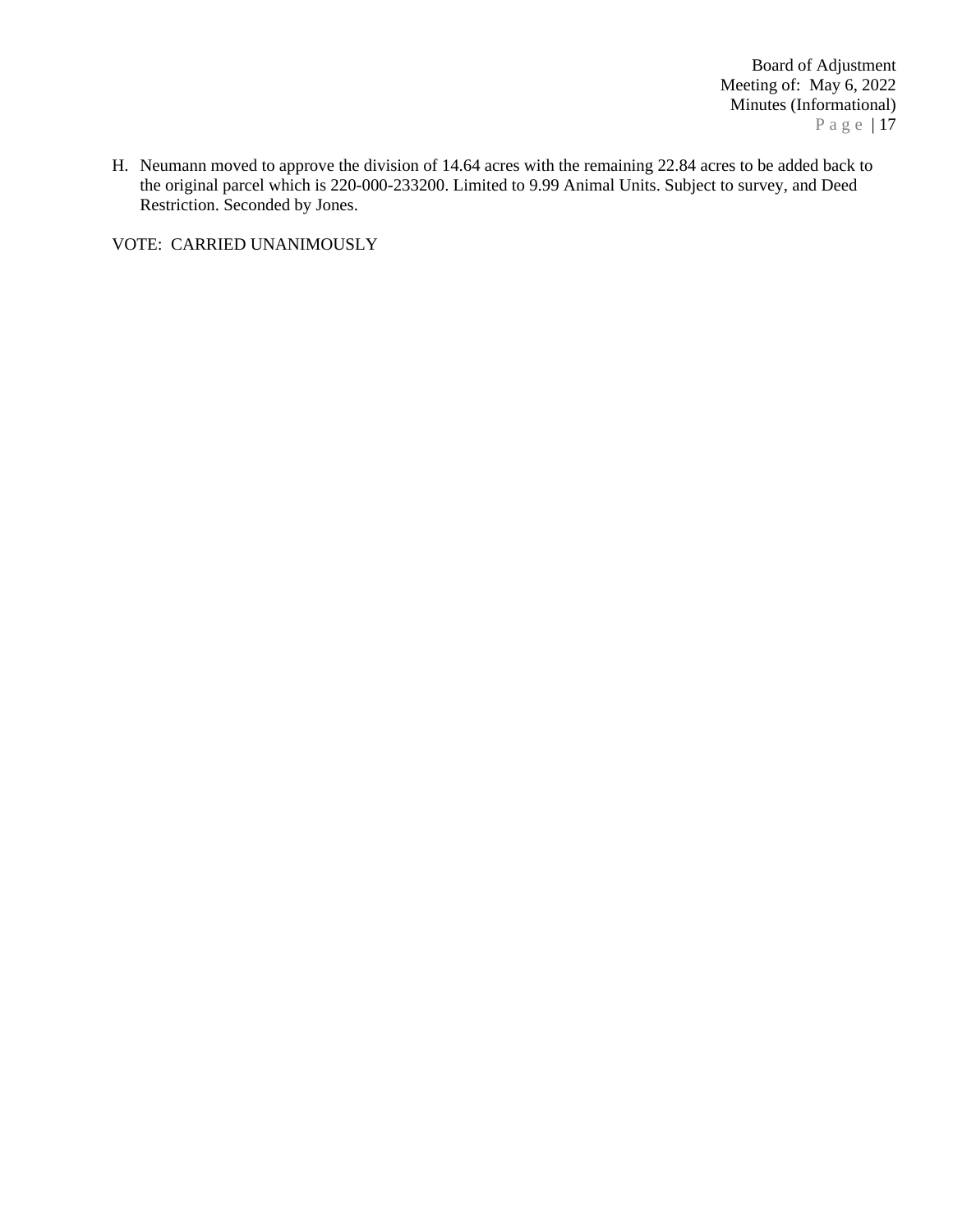#### 12. **MILES OLSON**– New Item

LOCATION: xxxx & 7841 5<sup>th</sup> Street SE, NW corner of Government Lot 4, Section 15, Township 119, Range 24, Wright County, MN (Rockford Twp.) Tax # 215-000-054201 & 054103. Property Owners: Miles Olson Trust

Requests a variance as regulated in section 155.026(E)(1) of Chapter 155, Title XV, Land Usage & Zoning of the Wright County Code of Ordinances to adjust the lot line of two lots of record under common ownership by adding approximately 6.8 acres from parcel 215-000-054201 (17.85 acres) to parcel 215-000-054103 (3.2 acres).

Present: Miles Olson and Leander Wetter, neighbor

- A. Wetter neighbor here before the Board providing support. The request is making the home unit 10 acres, which will work better with the buildings and septic system. Not asking for any more entitlements, each property has one and will remain this way.
- B. Ogle proposed site plan displayed. Request is to adjust the lot line of two lots of record, under common ownership, by adding approximately 6.8 acres from an existing 17.85 acre parcel to a 3.2 acres parcel, which contains a home. A lot line adjustment for a lot of record does require the Boards approval. Rockford Township did approve the request.
- C. Jones with aerial displayed confirmation on which line being displayed was existing and which line is proposed. Ogle explained the proposed property lines relative to existing buildings. Jones – does not have a concern with the request.
- D. Neumann questioned what amount of the 6.8 acres is tillable. Olson roughly 2 acres. The entire parcel is currently being farmed at about 5-6 acres. Neumann – would livestock be on this proposed 10 acres? Olson – currently have horses, that would not change. Wetter – Mr. Olson is not thinking of having livestock on either parcel. Possibly downsizing and creating a marketable situation with the lot that already has the buildings. Neumann – current owner or future owner livestock is part of the discussion. Wetter – reiterated Mr. Olson is not looking to have livestock on either parcel.
- E. Mol questioned if the remaining parcel would have an entitlement. Ogle believes that is correct, as they both meet the lot of record requirement. Wetter – confirmed that each parcel will have an entitlement and remain where they are located. Mol – the line makes sense. Again, just stating that the animal units allowed be included in the motion.
- F. Vick the allowed AUs would be .5 per acre. Mol correct. Vick roughly 5 animal units on each. Rhineberger – would suggest the Board condition on the .5 AU per acre limit. There is a portion of the property that is in the shoreland district, which has some additional standards when it comes to animals. Vick – if under 2.5 acres of tillable could go along with the request. Rhineberger – measured out approximately 2 acres.
- G. Aarestad modest request and makes sense. No objections.
- H. Motion by Mol for the approval to adjust the lot line of two lots of record under common ownership by adding approximately 6.8 acres from parcel 215-000-054201, which will retain a lot of record eligibility, (17.85 acres) to parcel 215-000-054103 (3.2 acres). Subject to the following conditions: 1) restricted to no more than 9.99 animal units; and 2) subject to survey and combination of parcels.

Vick – asked for clarification if statement was combination of 9.99 animal units, which would be .5 AU per acre or roughly 5 per parcel. Mol confirmed. Seconded by Vick.

DISCUSSION: Rhineberger - since dividing a lot of record, making a 10 acre parcel and a 11 acre parcel is it the Boards intention for a limit of animal units to be conditioned on both parcels? The west parcel will retain the lot